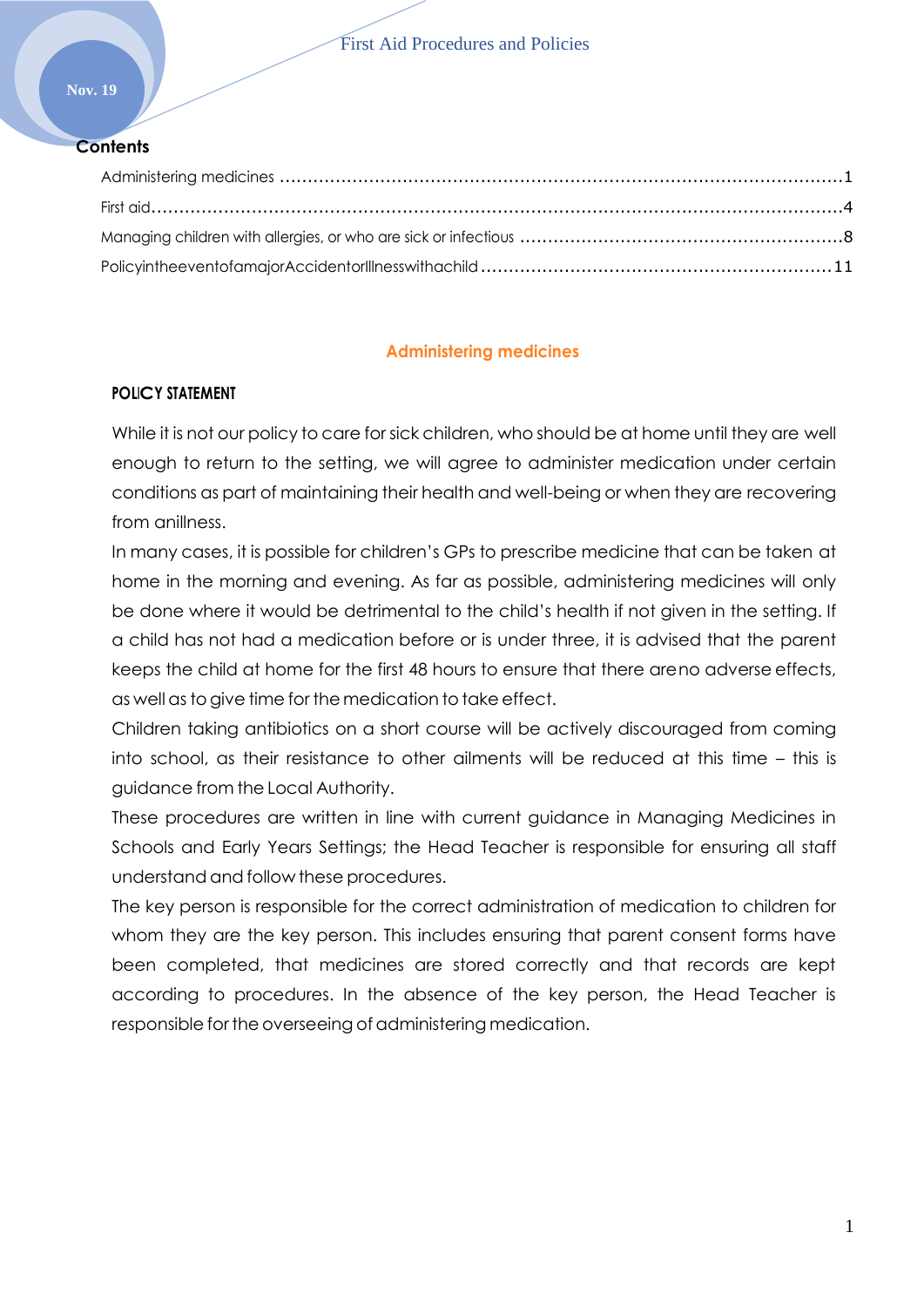### *EYFS key themes and commitments*

| A Unique       | <b>Positive</b>      | Enabling        | Learning and |
|----------------|----------------------|-----------------|--------------|
| Child          | <b>Relationships</b> | Environments    | Development  |
| 1.4. Healthand | 2.2. Parents as      | 3.2. Supporting |              |
| well-being     | partners             | every child     |              |
|                | 2.4. Keyperson       |                 |              |

#### **PROCEDURES**

Children taking prescribed medication must be well enough to attend school.

Only medication prescribed by a doctor (or other medically qualified person) is administered. It must be in-date and prescribed for the current condition.

Children's prescribed medicines are stored in their original, named containers, are clearly labelled and are inaccessible to the children.

Parents give prior written permission for the administration of medication. The staff receiving the medication must ask the parent to sign a consent form stating the following information. No medication may be given without these details being provided:

- $\triangleright$  Full name of child and date of birth;
- ➢ Name of medication and strength;
- ➢ Who prescribedit;
- $\triangleright$  Dosage to be given in the setting;
- $\triangleright$  How the medication should be stored and expiry date;
- $\triangleright$  Any possible side effects that may be expected should be noted; and
- ➢ Signature, printed name of parent and date.

The administration is recorded accurately each time it is given and is signed by staff. Parents/carer sign the medication register sheet to acknowledge the administration of a medicine when they collect their child and the medicine is returned to them. The medication register sheet records:

- ➢ Name ofchild;
- ➢ Name and strength of medication;
- $\triangleright$  The date and time of dose;
- ➢ Dose given and method; and is
- $\triangleright$  Signed by key person/manager; and is verified by parent signature at the end of the day.
- **1. Storage of medicines**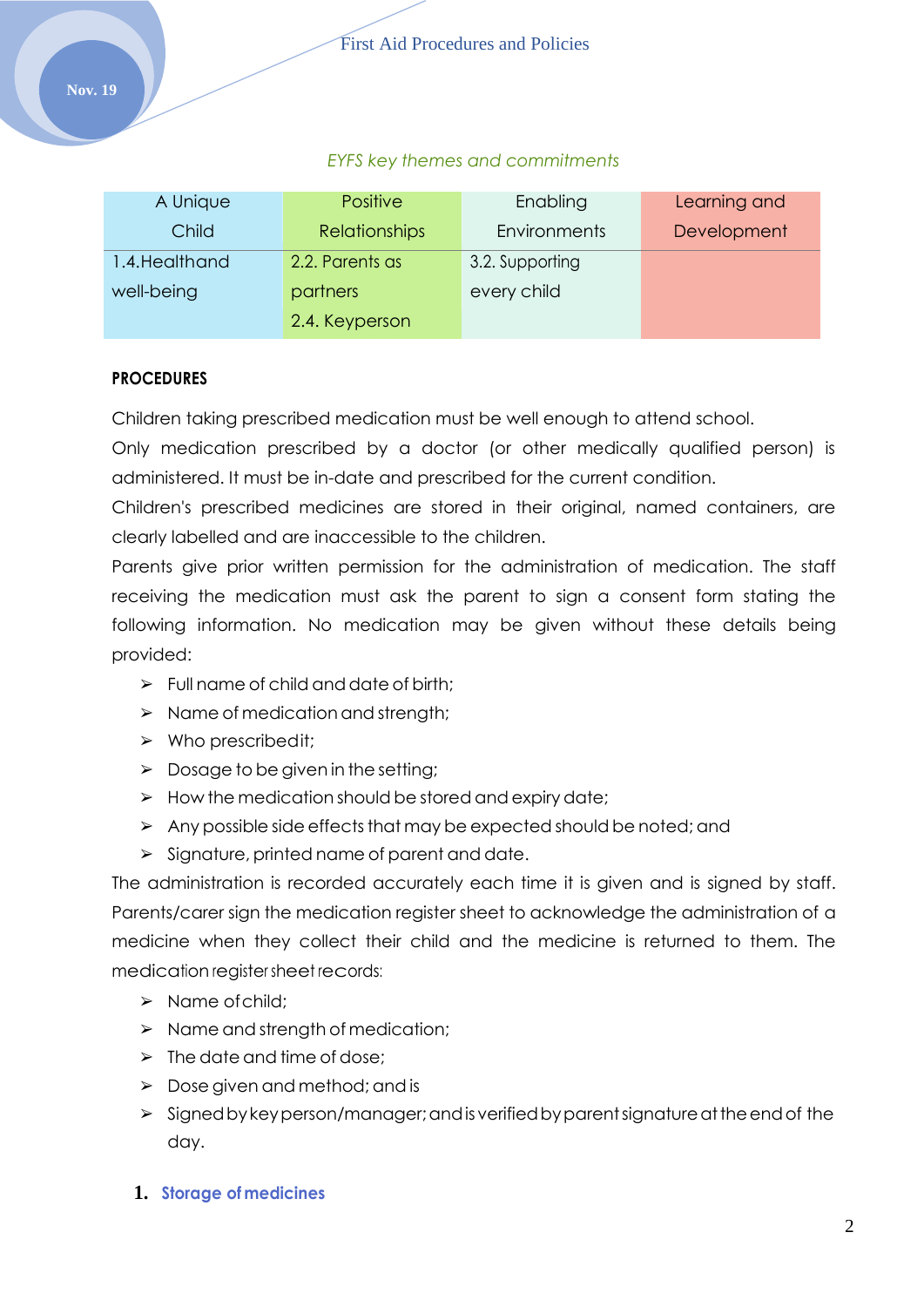**Nov. 19**All medication is stored safely in a cupboard in the downstairs office or refrigerated in the kitchen fridge. Where the cupboard or refrigerator is not used solely for storing medicines, they are kept in a marked plastic box.

Thechild's keypersonisresponsibleforensuringmedicineishandedbackattheendof the day to the parent.

For some conditions, medication may be kept in the setting. Key persons check that any medication held to administer on an as-and-when required basis, or on a regular basis, is in date and returns any out-of-date medication back to the parent.

All medicines are to be kept securely in the downstairs office, above child height, and if necessary refrigerated. All staff will be made aware of the location of medicines in regular staffmeetings.

If the administration of prescribed medication requires medical knowledge, individual training is provided for the relevant member of staff by a health professional.

If rectal diazepam is given another member of staff must be present and co-sign the record book.

No child may self-administer. Where children are capable of understanding when they need medication, for example with asthma, they should be encouraged to tell their key person what they need. However, this does not replace staff vigilance in knowing and responding when a child requires medication.

# **2. Children who have long term medical conditions and who may require on-going medication**

A risk assessment is carried out for each child with long term medical conditions that require on-going medication. This is the responsibility of the manager alongside the key person. Other medical or social care personnel may need to be involved in the risk assessment.

Parents will also contribute to a risk assessment. They should be shown around the setting, understand the routines and activities and point out anything which they think may be a risk factor for their child.

For some medical conditions key staff will need to have training in a basic understanding of the condition as well as how the medication is to be administered correctly. The training need's for staff is part of the risk assessment.

- ➢ Theriskassessmentincludesvigorousactivitiesandanyothernurseryactivitythat may give cause for concern regarding an individual child's health needs.
- $\triangleright$  The risk assessment includes arrangements for taking medicines on outings and the child's GP's advice is sought if necessary where there are concerns.
- $\triangleright$  A health care plan for the child is drawn up with the parent; outlining the key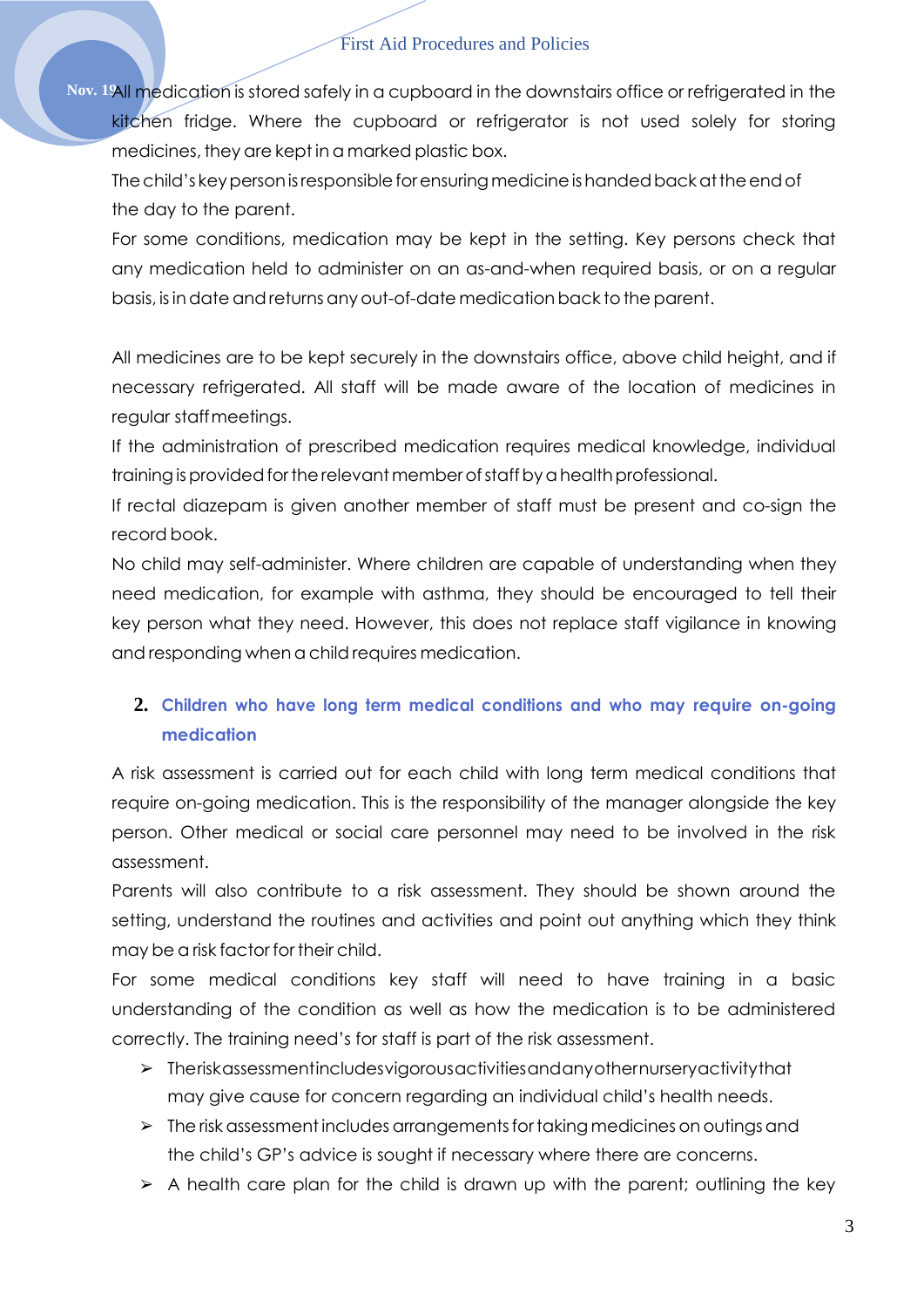Nov. 19 Publishers on 's role and what information must be shared with other staff who care for the child.

- $\triangleright$  The health care plan should include the measures to be taken in an emergency.
- $\geq$  The health care plan is reviewed every six months or more if necessary. This includes reviewing the medication, e.g. changes to the medication or the dosage, any side effects noted etc.
- $\triangleright$  Parents receive a copy of the health care plan and each contributor, including the parent, signsit.

#### **3. Managing medicines on trips and outings**

If children are going on outings, staff accompanying the children must include the key person for the child with a risk assessment, or another member of staff who is fully informed about the child's needs and/or medication.

Medication for a child is taken in a sealed plastic box clearly labelled with the child's name, name of the medication, Inside the box is a copy of the consent form and a card to record when it has been given, with the details as given above.

On returning to the setting the card is stapled to the medicine record book and the parent signs it.

If a child on medication has to be taken to hospital, the child's medication is taken in a sealed plastic box clearly labelled with the child's name, name of the medication. Inside the box is a copy of the consent form signed by the parent.

As a precaution, children should not eat when travelling invehicles. This procedure is read alongside the outings procedure.

#### *Legal framework*

Medicines Act (1968)

#### *Further guidance*

Managing Medicines in Schools and Early Years Settings (DfES 2005) <http://publications.teachernet.gov.uk/eOrderingDownload/1448-2005PDF-EN-02.pdf>

# **First aid**

#### <span id="page-3-0"></span>**POLICY STATEMENT**

We aim to have all classroom staff holding a current Emergency First Aid Training. At least one member of staff with current Paediatric first aid training is on the premises or on an outing at any one time. At least one staff with full First Aid at Work certification is on the premises while children are in school. The first aid qualifications include first aid training for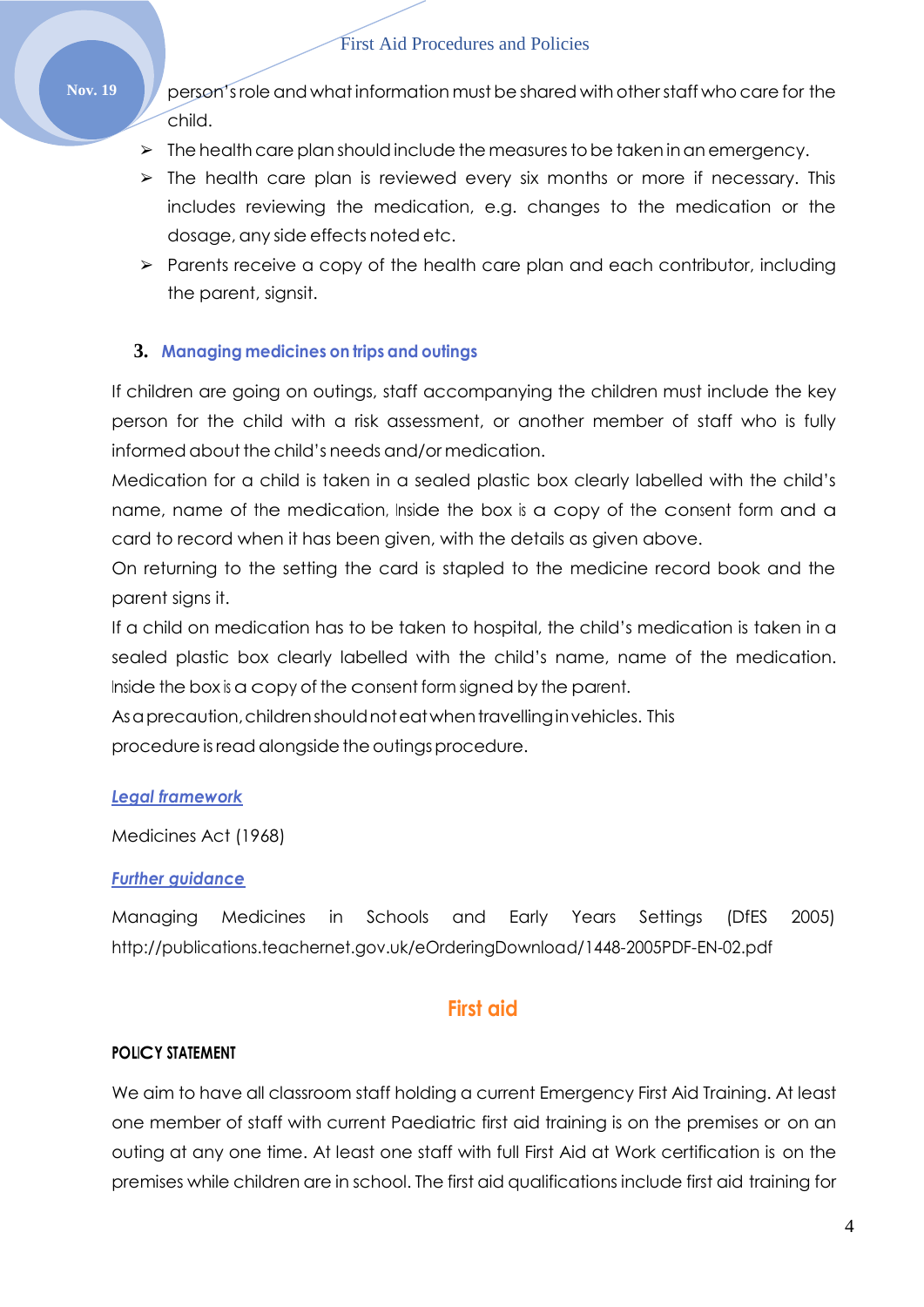Nov. 19infants and young children.

#### *EYFS key themes and commitments*

| A Unique         | <b>Positive</b>      | Enabling            | Learning and |
|------------------|----------------------|---------------------|--------------|
| Child            | <b>Relationships</b> | <b>Environments</b> | Development  |
| 1.3. Keepingsafe | 2.2. Parentsas       | 3.2. Supporting     |              |
| 1.4. Health and  | partners             | every child         |              |
| well-being       | 2.4. Keyperson       | 3.4. Thewider       |              |
|                  |                      | context             |              |

#### **INDEPENDENT SCHOOLS COMMITMENT**

23B(1)Theownerensuresthatsuitableaccommodationisprovidedinordertocaterfor the medical and therapy needs of pupils which includes:

23B(1)(a) Accommodation for the medical examination and treatment of pupils.

23B(1)(b) Accommodation for the short term care of sick and injured pupils, which includes a washing facility and is near to a toilet facility.

# **PROCEDURES**

### **1. The First Aid Kit**

Our first aid kit complies with the Health and Safety (First Aid) Regulations 1981 and contains the following items only:

- $\triangleright$  Triangular bandages (ideally at least one should be sterile) x 4.
- ➢ Sterile dressings:
	- ✓ Small(formerly Medium No8)- x 3.
	- ✓ Medium (formerly Large No9) HSE 1 x 3.
	- ✓ Large (formerly ExtraLarge No3) –HSE 2 x 3.
- ➢ Compositepackcontaining20assorted(individually-wrapped)plasters 1.
- $\triangleright$  Sterile eye pads (with bandage or attachment) e.g. No 16 dressing 2.
- $\triangleright$  Container or 6 safety pins 1.
- ➢ Guidance card asrecommended by HSE 1.

In addition to the first aid equipment, each box should be supplied with:

- $\geq 2$  pairs of disposable plastic (PVC or vinyl) gloves.
- $\triangleright$  1 plastic disposableapron.
- ➢ a children'sforehead 'strip' thermometer.
- $\triangleright$  Ice packs are stored in the fridge.

Thefirstaidboxiseasilyaccessibletoadultsandiskeptoutofthereachofchildren.Itis checked regularly andreplenished when necessary.

No un-prescribed medication is given to children, parents or staff.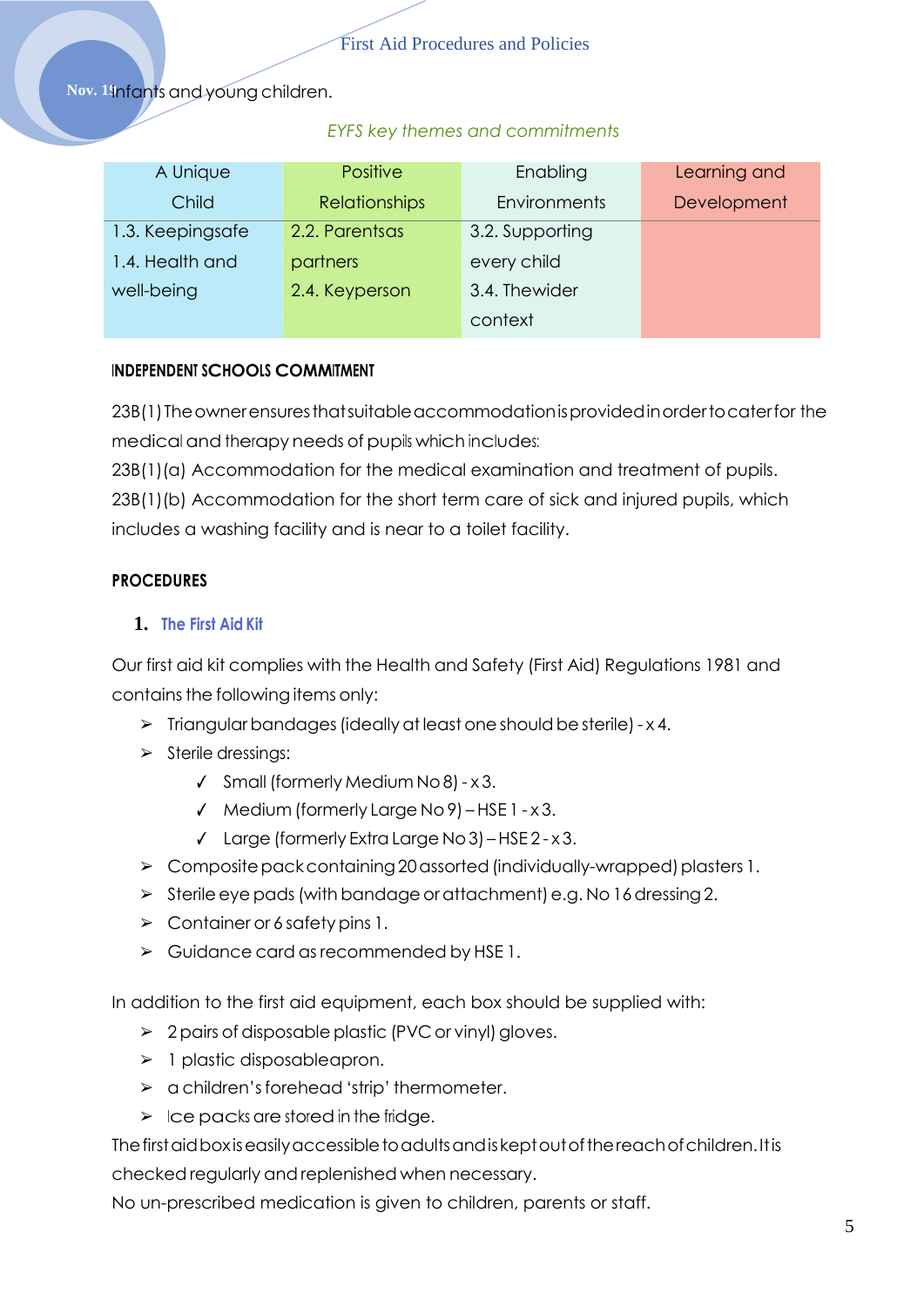**Nov. 19**At the time of admission to the setting, parents' written permission for emergency medical advice or treatment is sought. Parents sign and date their written approval.

Parents sign a consent form at registration allowing staff to take their child to the nearest Accident and Emergency unit to be examined, treated or admitted as necessary on the understanding that parents have been informed and are on their way to thehospital.

Theschoolhasportablefirstaidkitswhichareusedonoutingsandvisits. Our Designated Key First Aider is:

### **HELENE KNUPFFER**

In the event of an accident or injury requiring first aid:

- $\triangleright$  The child is treated by a first aider.
- $\triangleright$  The injury is recorded in the school accident book giving details of
	- ✓ The child's name and class
	- ✓ A description of what happened
	- ✓ The injury
	- ✓ First aid treatmentgiven
	- ✓ A signature of the personadministering first aid
- $\triangleright$  A parent form is filled in and placed in the child's communication book.

# **2. EmergencyProcedureintheeventofanaccident,illnessorinjury**

Nothing in this policy should affect the ability of any person to contact the emergency services in the event of a medical emergency. For the avoidance of doubt, Staff should dial 999 for the emergency services in the event of a medical emergency before implementing the terms of this Policy and make clear arrangements for liaison with ambulance services on the Schoolsite.

If an accident, illness or injury occurs, the member of staff in charge will assess the situation and decide on the appropriate next course of action, which may involve calling immediately for an ambulance or calling for a First Aider. If summoned, a First Aider will assess the situation and take charge of first aid administration.

In the event that the First Aider does not consider that he/she can adequately deal with the presenting condition by the administration of first aid, then he/she should arrange for the injured person to access appropriate medical treatment without delay.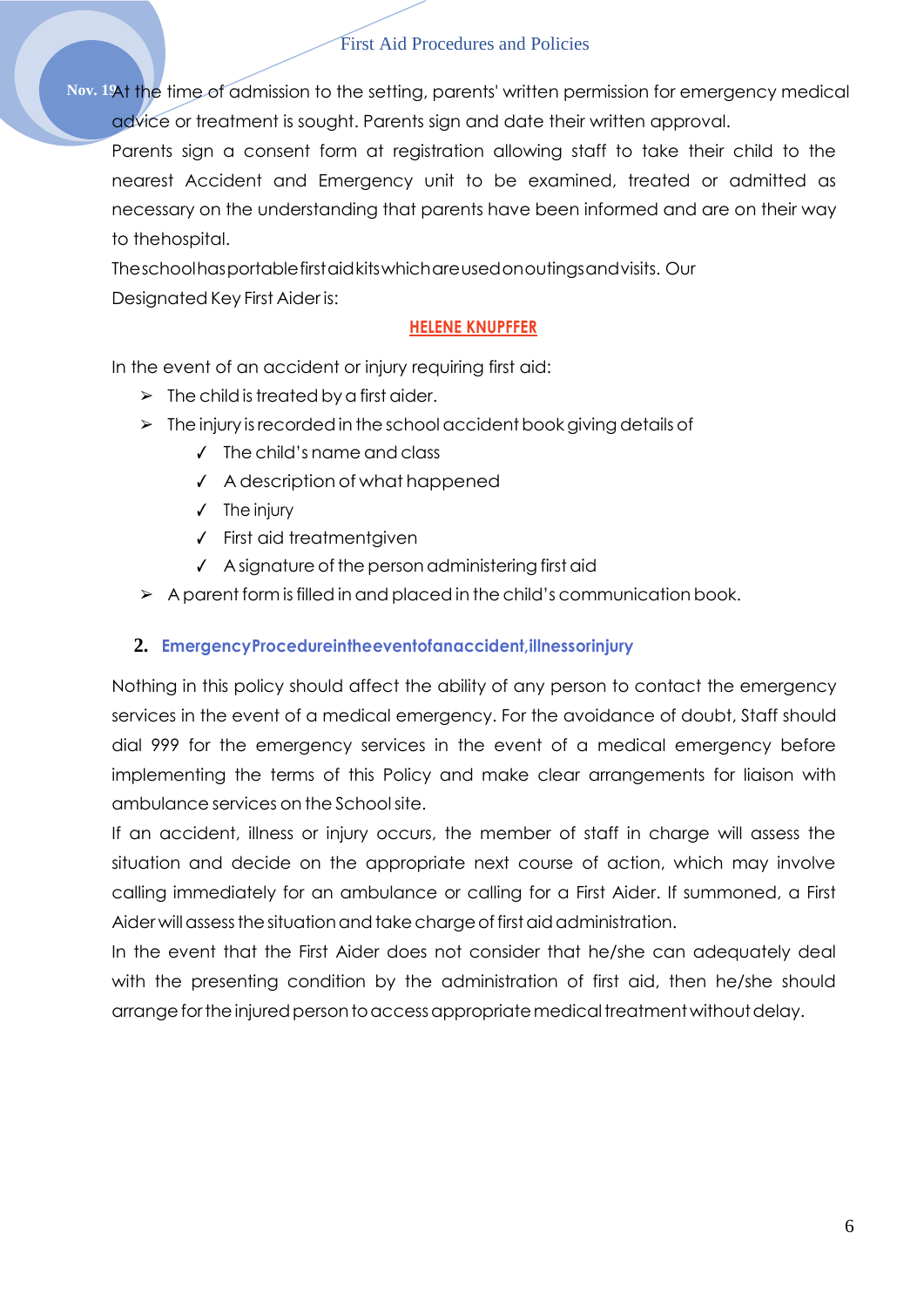

#### a. Ambulances

The first aider/appointed person is to always call an ambulance on the following occasions:

- $\triangleright$  In the event of a serious injury
- $\triangleright$  In the event of any significant head injury
- $\triangleright$  In the event of a period of unconsciousness
- $\triangleright$  Whenever there is the possibility of a fracture or where this is suspected
- $\triangleright$  Whenever the first aider is unsure of the severity of the injuries
- $\triangleright$  Whenever the first aider is unsure of the correct treatment

If an ambulance is called then the First Aider in charge should make arrangements for the ambulance to have accessto the injured person.

Arrangements should be made to ensure that any pupil is accompanied in an ambulance, or followed to hospital, by a member of staff until one of the pupil's parents, guardian or their named representative is present

A member of staff will remain with the pupil until one of the pupil's parents, guardian or a named representative appointed bya parent arrives at the hospital.

#### b. Medical Room

There is a medical room located in the upstairs sitting room, priority is given to its use as a medical room if it is being used for other purposes. The medical room is clearly marked with a sign on the door.

#### c. Procedure in the event of contact with blood or other bodily fluids

First Aiders should take the following precautions to avoid risk of infection:

 $\geq$  cover any cuts and grazes on their own skin with a waterproof dressing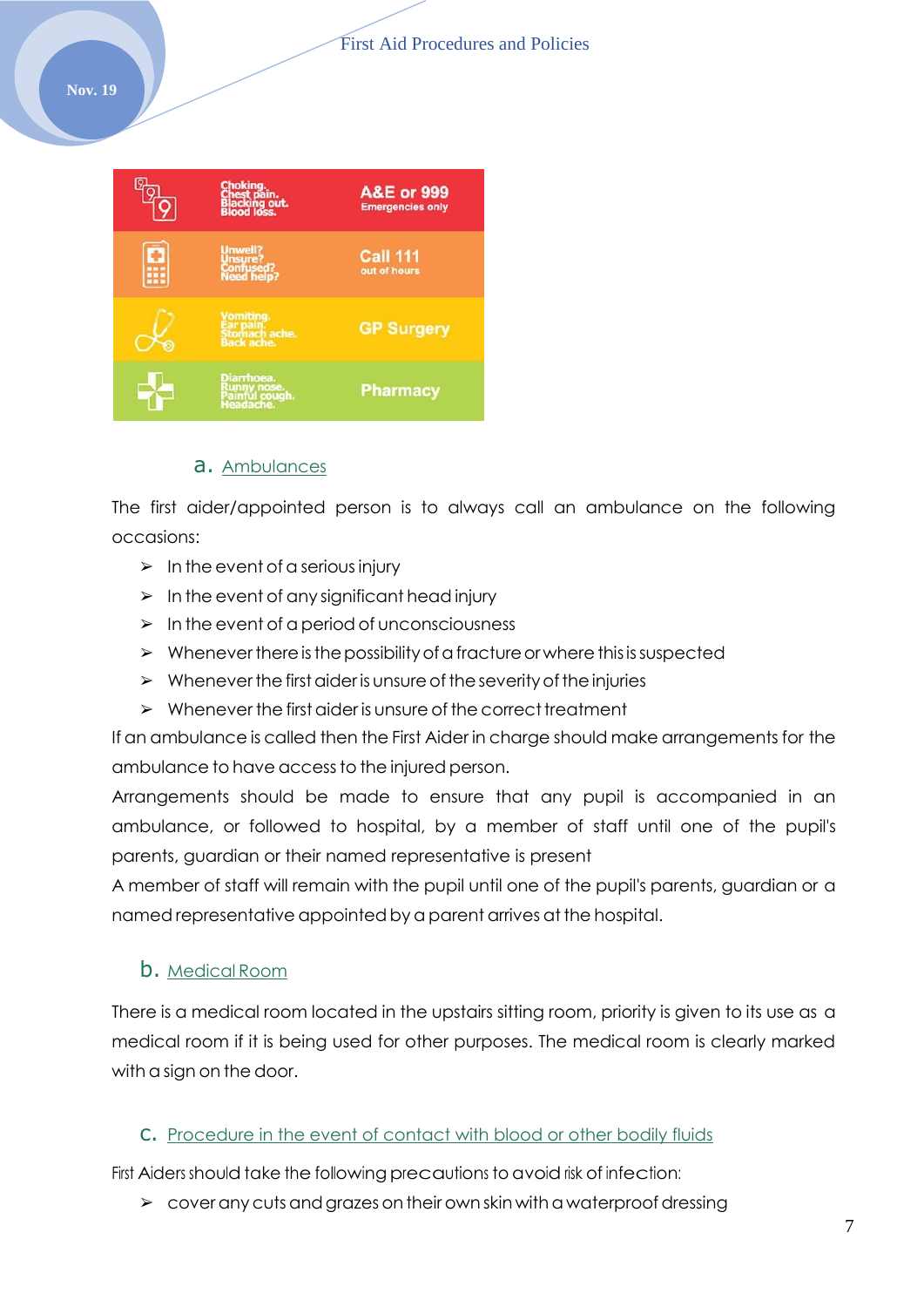Nov. 19  $\rightarrow$  wearsuitable disposable gloves when dealing with blood or other bodily fluids use suitable use devices such as face shields, where appropriate, whengiving mouth to mouthresuscitation

- $\triangleright$  eye protection and a disposable apron where splashing may occur
- ➢ wash hands after every procedure

If a First Aider suspects that they or any other person may have been contaminated with blood and/or other bodily fluids which are not their own, the following actions should be taken without delay:

- $\triangleright$  wash splashes off skin with soap and running water
- ➢ wash splashes out of eyes with tap water and/or an eye wash bottle
- ➢ wash splashes out of nose or mouth with tap water, taking care not to swallow the water
- $\triangleright$  record details of the contamination in the accident book
- $\triangleright$  take medical advice (if appropriate)

### *Legal framework*

Health and Safety (First Aid) Regulations (1981)

<span id="page-7-0"></span>First Aid in schools (DFEE- 20025 - 2000)

# **Managing children with allergies, or who are sick or infectious**

*(Including reporting notifiable diseases)*

### **POLICY STATEMENT**

We provide care for healthy children and promote health through identifying allergies and preventing contact with the allergenic substance and through preventing cross infection of viruses and bacterial infections. Guidance will be in line with LA policies as well as the requirements of the EYFS.

### *EYFS key themes and commitments*

| A Unique        | <b>Positive</b>      | Enabling            | Learning and |
|-----------------|----------------------|---------------------|--------------|
| Child           | <b>Relationships</b> | <b>Environments</b> | Development  |
| 1.2. Inclusive  | 2.2. Parentsas       | 3.2. Supporting     |              |
| practice        | partners             | every child         |              |
| 1.4. Health and | learning             |                     |              |
| well-being      | 2.4. Keyperson       |                     |              |

### **1. Procedures for children with allergies**

When parents start their children at the School they are asked if their child suffers from any known allergies. This is recorded on the registration form.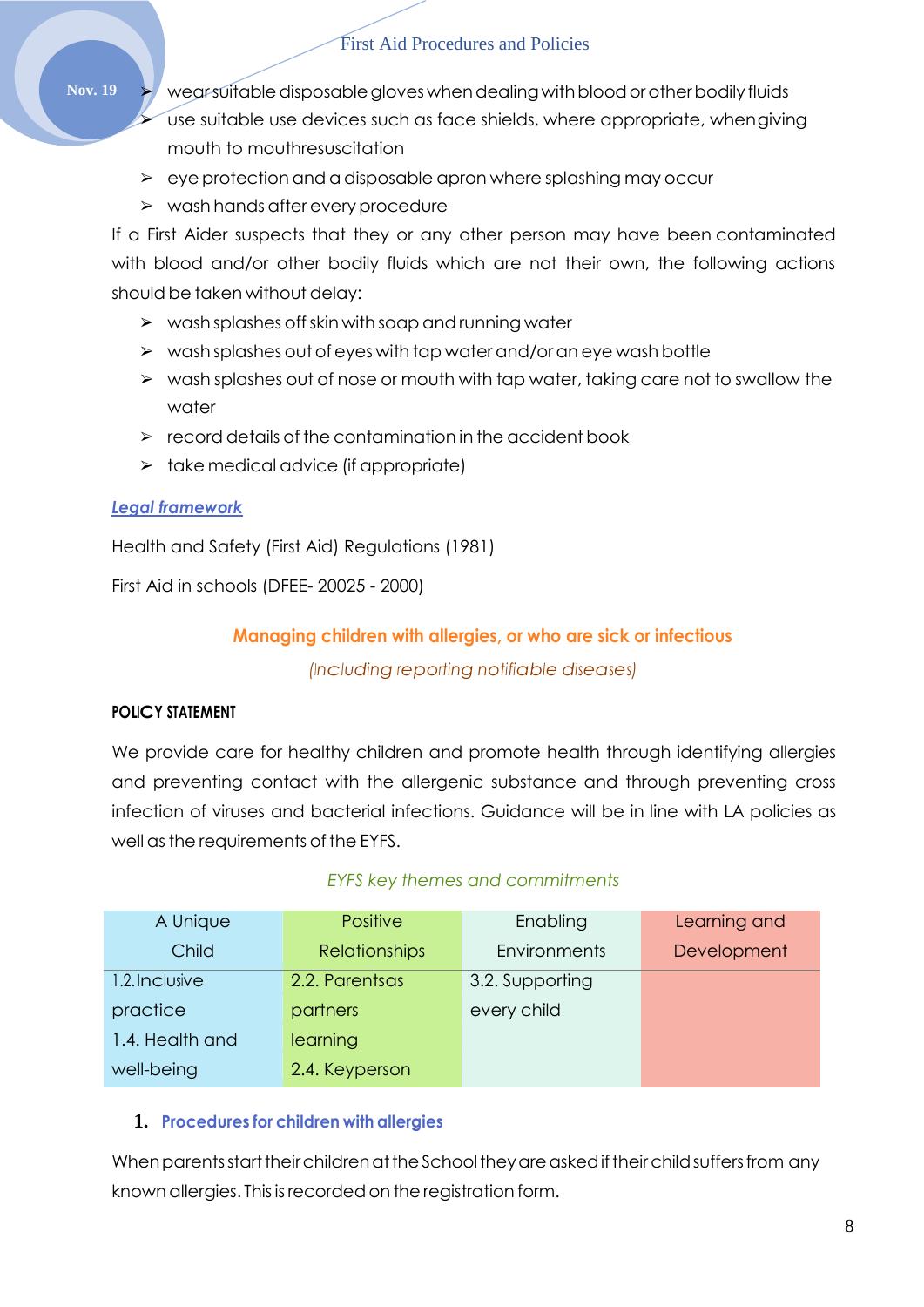**Nov. 19**If a child has an allergy, the following information is recorded:

- $\triangleright$  The allergen (i.e. the substance, material or living creature the child is allergic to such as nuts, eggs, bee stings, cats etc).
- ➢ The nature of the allergic reactions e.g. anaphylactic shock reaction, including rash, reddening of skin, swelling, breathing problems etc.
- ➢ What to do in case of allergic reactions, any medication used and how it isto be used (e.g.Epipen).
- $\geq$  Control measures such as how the child can be prevented from contact with the allergen.

This form is kept in the child's personal file and a copy is displayed where staff can see it. Parents or health professionals trainstaff in how to administer special medication in the event of an allergic reaction.

Generally, no nuts or nut products are used within the setting.

Parents are made aware so that no nut or nut products are accidentally brought in, for example to aparty.

At all times the administration of medication must be compliant with the Welfare Requirements of the Early Years Foundation Stage and follow procedures based on advicegiveninManagingMedicinesinSchoolsandEarlyYearsSettings(DfES2005)

# **2. Oral Medication**

Asthma inhalers are now regarded as "oral medication" by insurers and so documents do not need to be forwarded to your insurance provider.

Oral medications must be prescribed by a GP or have manufacturer's instructions clearly written onthem.

The group must be provided with clear written instructions on how to administer such medication.

All risk assessment procedures need to be adhered to for the correct storage and administration of themedication.

The group must have the parents or guardians prior written consent. This consent must be kept on file. It is not necessary to forward copy documents to your insurance provider.

# **3. Life saving medication & invasive treatments**

Adrenalineinjections (Epipens) foranaphylacticshockreactions (caused by allergies to nuts, eggs etc) orinvasivetreatmentssuchasrectaladministrationofDiazepam (for epilepsy).

# The school musthave: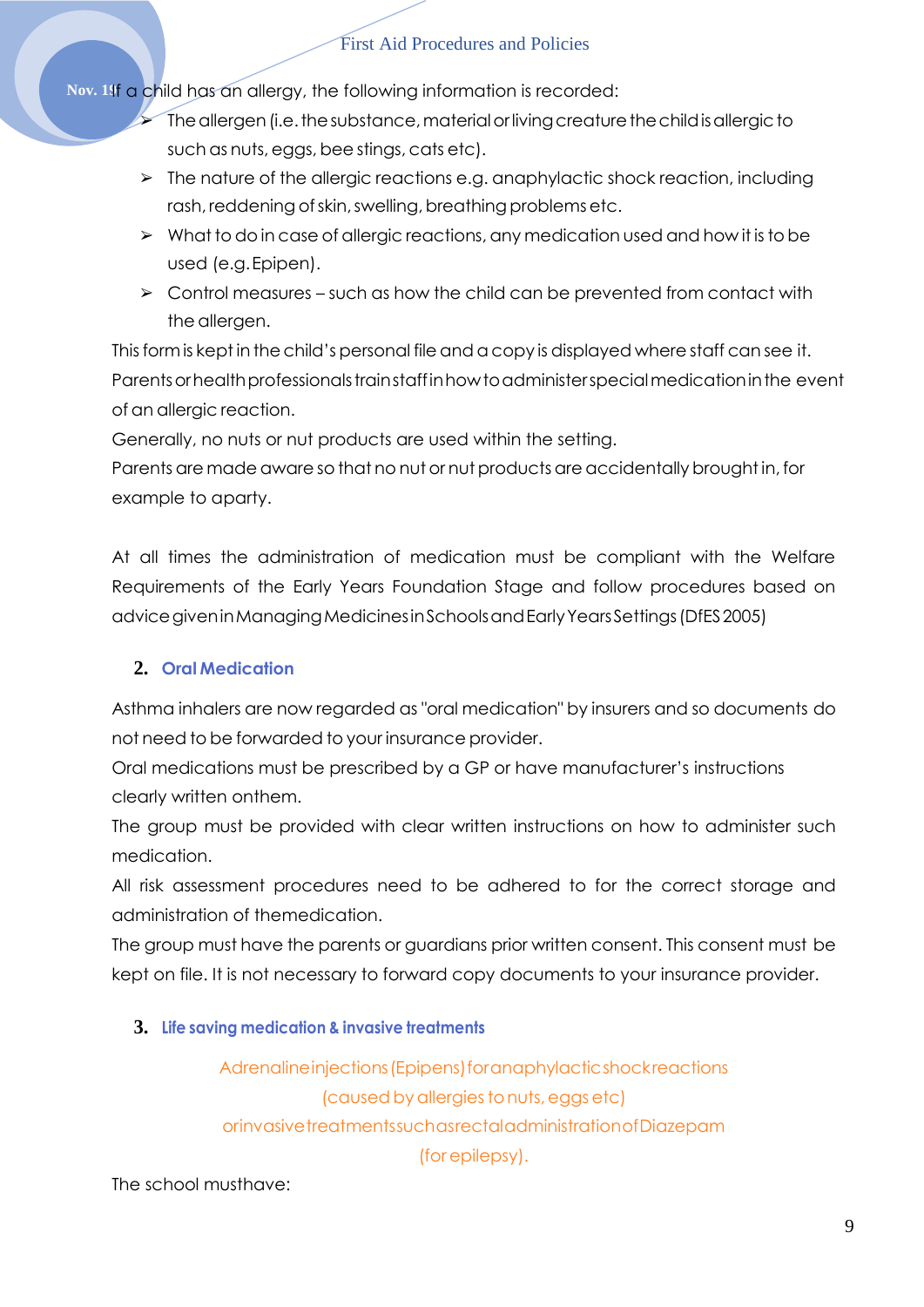Nov. 19 > A letter from the child's GP/consultant stating the child's condition and what medication if any is to be administered;

- ➢ Written consent from the parent or guardian allowing staff to administer medication; and
- ➢ Proof of training in the administration of such medication by the child's GP, a district nurse, children's nurse specialist or a community paediatric nurse.

Key person for special needs children –

children requiring help with tubes to help them with everyday living

### e.g. breathing apparatus, to take nourishment, colostomy bags etc.

- ➢ Prior written consent from the child's parent or guardian to give treatment and/or medication prescribed by the child's GP.
- $\triangleright$  Key person to have the relevant medical training/experience, which may include those who have received appropriate instructions from parents or guardians, or who have qualifications.

# **4. Procedures for children whoaresick orinfectious**

If children appear unwell during the day or session – have a temperature, sickness, diarrhoea or pains, particularly in the head orstomach – the key worker will arrange to call the parents and ask them to collect the child, or send a known carer to collect on their behalf.

If a child has a temperature, they are kept cool, by removing top clothing, sponging their heads with cool water, but kept away from draughts.

Temperature is taken using a digital thermometer kept near to the first aid box.

In extreme cases of emergency the child should be taken to the nearest hospital and the parentinformed.

Parents are asked to take their child to the doctor before returning them to nursery; the nursery can refuse admittance to children who have a temperature, sickness and diarrhoea or a contagiousinfection or disease.

Where children have been prescribed antibiotics, parents are asked to keep them at home until the short course has finished.

After diarrhoea or vomitting, parents are asked to keep children home for 48 hours.

The setting has a list of excludable diseases and current exclusion times. The full list is obtainable from

# *[www.hpa.org.uk/servlet/ContentServer?c=HPAweb\\_C&cid=1194947358374&pagenam](http://www.hpa.org.uk/servlet/ContentServer?c=HPAweb_C&cid=1194947358374&pagename=HPAwebFile)*

### *[e=HPAwebFile](http://www.hpa.org.uk/servlet/ContentServer?c=HPAweb_C&cid=1194947358374&pagename=HPAwebFile)*

and includes common childhood illnesses such as measles.

# **5. Reporting of 'notifiable diseases'**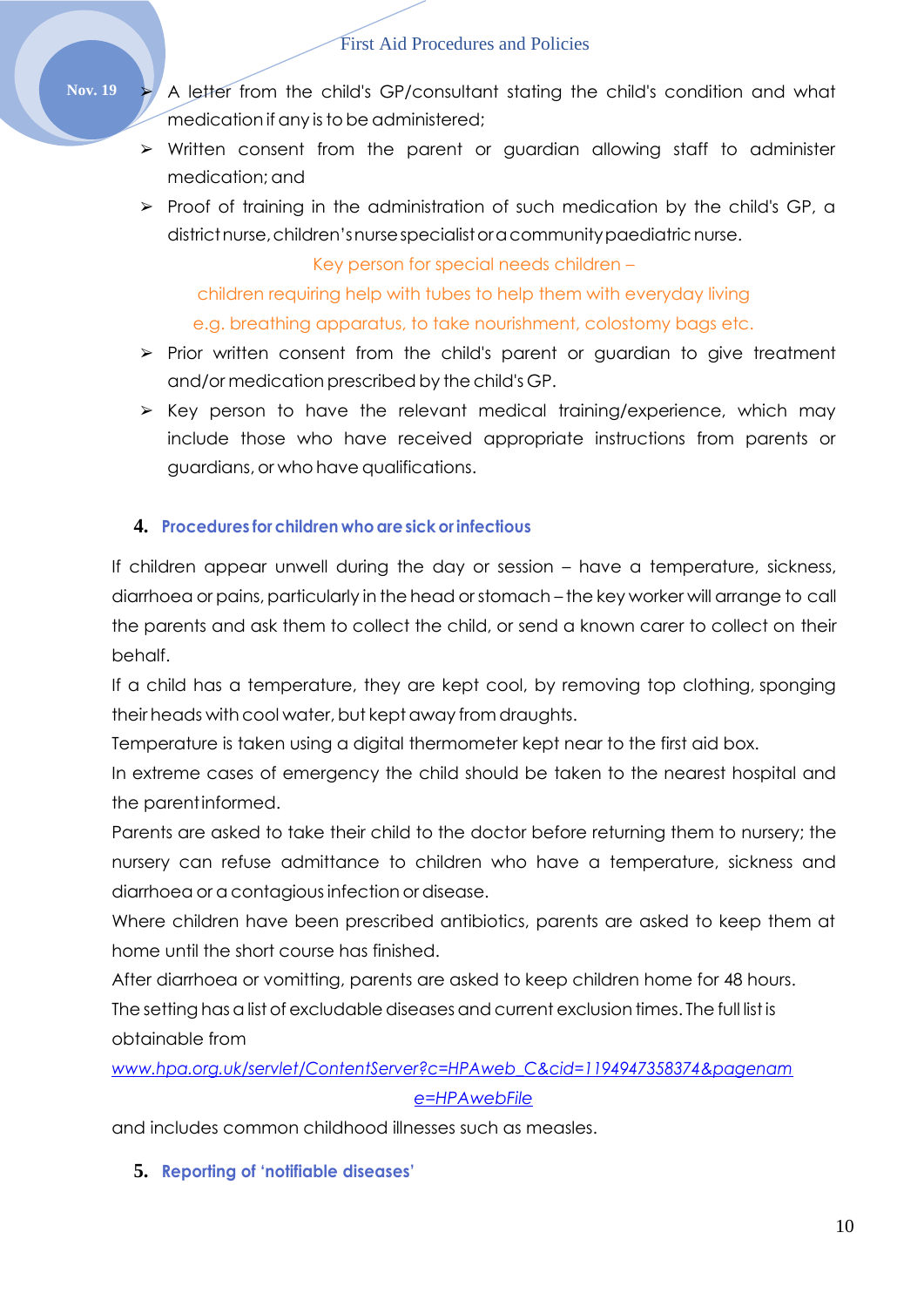Nov. 191<sub>1</sub> a child or adult is diagnosed suffering from a notifiable disease under the Public Health (Infectious Diseases) Regulations 1988, the GP will report this to the Health Protection Agency.

When the school becomes aware, or is formally informed of the notifiable disease, the Head Teacher will inform the LA and act on any advice given by the Health Protection Agency.

# a. HIV/AIDS/Hepatitis procedure

HIV virus, like other viruses such as Hepatitis, (A, B and C) are spread through body fluids. Hygiene precautions for dealing with body fluids are the same for all children and adults.

- $\triangleright$  Single use vinyl gloves and aprons are worn when changing children's nappies, pants and clothing that are soiled with blood, urine, faeces or vomit.
- $\triangleright$  Protective rubber gloves are used for cleaning/sluicing clothing after changing.
- $\triangleright$  Soiled clothing is rinsed and bagged for parents to collect.
- ➢ Spillsofblood,urine,faecesorvomitareclearedusingmilddisinfectantsolution and mops; cloths used are disposed of with the nappy bin waste.
- ➢ Tablesandotherfurniture,furnishingsortoysaffectedbyblood,urine,faecesor vomit are cleaned using a disinfectant.

# **b.** Nits and headlice

Nits and head lice are not an excludable condition, although in exceptional cases a parent may be asked to keep the child away until the infestation has cleared. On identifying cases of head lice, all parents are informed and asked to treat their child and all the family if they are found to have head lice.

# *Further guidance*

<span id="page-10-0"></span>Managing Medicines in Schools and Early Years Settings (DfES 2005) *<http://publications.teachernet.gov.uk/eOrderingDownload/1448-2005PDF-EN-02.pdf>*

# **PolicyintheeventofamajorAccidentorIllnesswithachild**

All parents/carers must complete and sign the Emergency Medical Treatment Form to give permission for emergency medical treatment for their child in the event of a major accident, incident or illness occurring at La Petite Ecole Bilingue. These forms are filed in the child's individualfile.

In the event of a major accident, incident or illness the following procedures will apply:

 $\triangleright$  A First Aider (FA) will be notified and will take responsibility for deciding upon the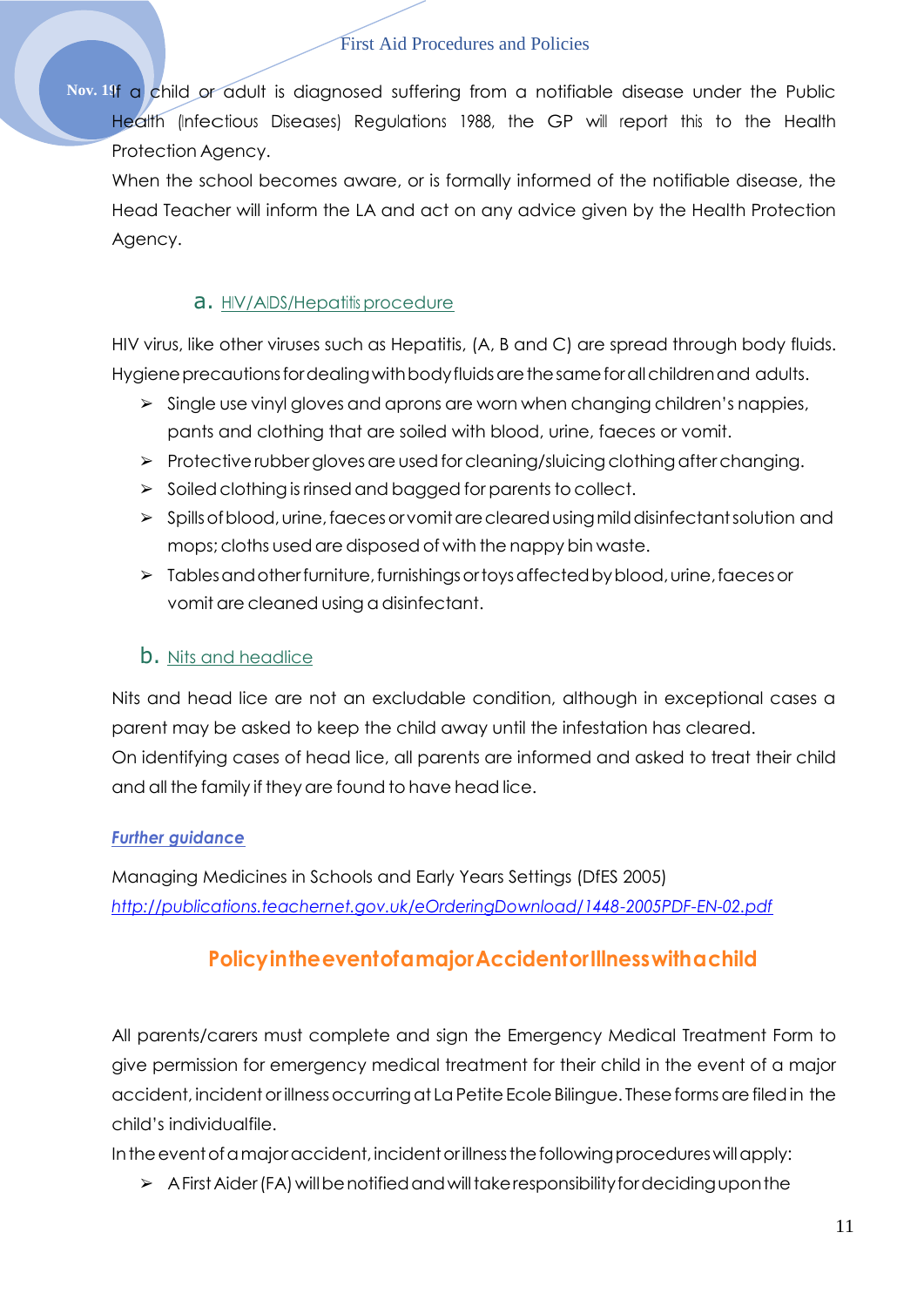# Nov. 19 **A** appropriate action.

➢ TheFAwillassessthesituationanddecidewhetherthechildneedstogostraight to hospital, or whether they can safely wait for the parents/carer to arrive.

o If the child does need to go straight to hospital, an ambulance will be called. The parent/carer will be contacted and told which hospital they are going to. A member of staff (preferably the child's keyworker) will accompany the child to hospital and will consent to medical treatment being given, as long as consent has been completed and signed by the parent/carer. They must take the child's file with them, including the signed consentforms.

The member of staff must insure they take the medical treatment and medical consent form; these are to be found within the child's file.

o If the child does not have to go straight to hospital, but they do need to go home, the parent/carer will be asked to collect their child. In the meantime the child will be kept as comfortable as possible and kept underclosesupervision(payingattentiontoinfectioncontrolguidelines)

Upon collection, parents/carers will be made fully aware of the details of any accidents or incidents, and any actions taken. These will be recorded in the Accident Record and Incident Record Book, which the parent/carer must sign.

Managers should consider whether the accident or incident highlights any actual or potential weakness in the settings policies or procedures, and act accordingly, making adjustments wherenecessary.

The Head Teacher must notify Ofsted and Children's Social Care of any serious accident or injury to, or serious illness of, or the death of, any child whilst in their care, and act on any advice given.

| <b>OFSTED</b>         | 0300 123 1231 |
|-----------------------|---------------|
| <b>SOCIAL CARE</b>    | 020 7361 3013 |
| <u>(OUT OF HOURS)</u> | 020 7373 2227 |

#### **1. Intheeventofaseriousincident**

Regulation 19 of the Children Act 1989 requires that in the event of a serious incident occurring, full details of the incident must be recorded.

#### **A SERIOUS INCIDENT CAN BE DEFINED AS:**

- $\triangleright$  Causing serious harm or damage to other children or staff.
- $\geq$  Causing serious damage to property.
- ➢ Causing physical harmor damage to themselves.
- A RIDDOR form (*<http://www.hse.gov.uk/riddor/index.htm>*) must be completed for a